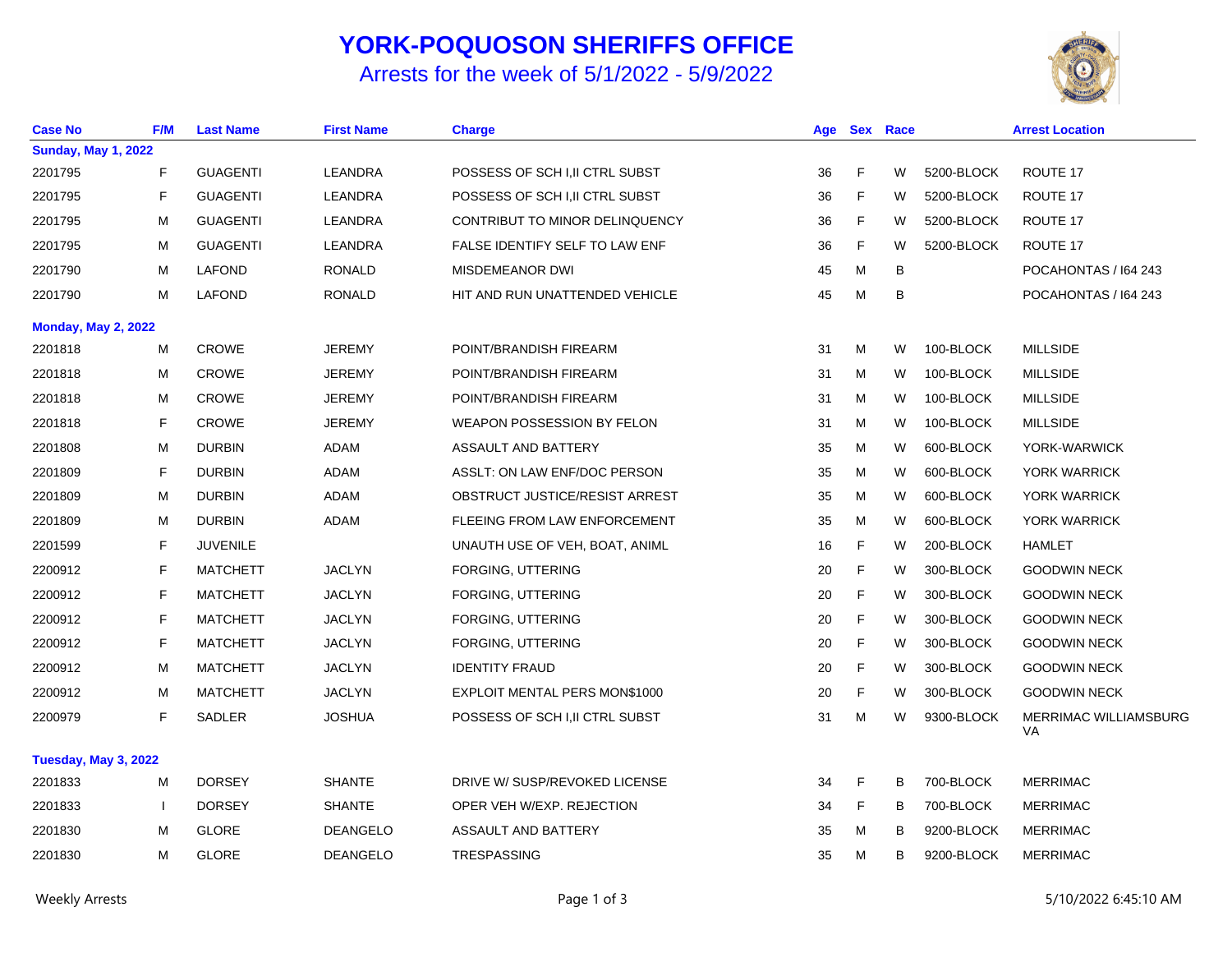| <b>Case No</b>             | <b>F/M</b>             | <b>Last Name</b> | <b>First Name</b>  | <b>Charge</b>                   | Age | <b>Sex</b> | Race |            | <b>Arrest Location</b>                           |  |
|----------------------------|------------------------|------------------|--------------------|---------------------------------|-----|------------|------|------------|--------------------------------------------------|--|
| 2201830                    | F                      | <b>GLORE</b>     | <b>DEANGELO</b>    | STRANGLE: WOUND/INJURY RESULTS  | 35  | M          | В    | 9200-BLOCK | <b>MERRIMAC</b>                                  |  |
| 2201830                    | F                      | <b>GLORE</b>     | <b>DEANGELO</b>    | ABDUCTION BY PARENT/ BY FORCE   | 35  | м          | В    | 9200-BLOCK | <b>MERRIMAC</b>                                  |  |
| 2201827                    | М                      | <b>PHILLIPS</b>  | <b>CHRISTOPHER</b> | MISDEMEANOR DWI                 | 26  | м          | W    |            | <b>CLYDE MORRIS BLVD AND</b><br><b>JEFFERSON</b> |  |
| 2201827                    | F                      | PHILLIPS         | <b>CHRISTOPHER</b> | HI ANDRUN DEATH/INJ PROP DAMAG  | 26  | M          | W    |            | <b>CLYDE MORRIS BLVD AND</b><br><b>JEFFERSON</b> |  |
| 2201839                    | F                      | <b>PINTO</b>     | ALEXANDER          | DRIVE AFTER FORFEIT LICENSE     | 23  | M          | W    |            | <b>GEORGE WASHINGTON</b><br><b>MEMORIAL</b>      |  |
| 2201839                    |                        | <b>PINTO</b>     | ALEXANDER          | <b>EXPIRED REGISTRATION</b>     | 23  | M          | W    |            | <b>GEORGE WASHINGTON</b><br><b>MEMORIAL</b>      |  |
|                            | Wednesday, May 4, 2022 |                  |                    |                                 |     |            |      |            |                                                  |  |
| 2201072                    | м                      | DEAN-CROCE       | <b>JOHN</b>        | RD-SP 20/MORE ABOVE SP.LMT-MIS  | 27  | м          | W    | 4300-BLOCK | <b>GEORGE WASHINGTON</b><br><b>MEMORIAL</b>      |  |
| 2200979                    | F                      | <b>SHERFY</b>    | <b>JACOB</b>       | POSSESS CONTROLLED SUBSTANCES   | 26  | M          | W    | 300-BLOCK  | <b>BALLARD YORKTOWN VA</b>                       |  |
| 2201858                    | M                      | <b>SMITH</b>     | <b>JOHN</b>        | DRIVE W/ SUSP/REVOKED LICENSE   | 54  | M          | W    |            | VICTORY/17                                       |  |
| 2201858                    |                        | <b>SMITH</b>     | <b>JOHN</b>        | <b>TRAFFIC LANE VIOLATION</b>   | 54  | м          | W    |            | VICTORY/17                                       |  |
| 2201858                    |                        | <b>SMITH</b>     | <b>JOHN</b>        | OPER VEH W/EXP. REJECTION       | 54  | м          | W    |            | VICTORY/17                                       |  |
| 2201858                    | м                      | <b>SMITH</b>     | <b>JOHN</b>        | RECKLESS DRIVING - BAD BRAKES   | 54  | M          | W    |            | VICTORY/17                                       |  |
| 2201858                    |                        | <b>SMITH</b>     | <b>JOHN</b>        | <b>EXPIRED REGISTRATION</b>     | 54  | м          | W    |            | VICTORY/17                                       |  |
| 2201860                    | M                      | <b>SMITH</b>     | <b>JOHN</b>        | PETIT LARCENY                   | 54  | м          | W    | 2600-BLOCK | ROUTE 17                                         |  |
| Thursday, May 5, 2022      |                        |                  |                    |                                 |     |            |      |            |                                                  |  |
| 2201861                    | F                      | <b>DALEY</b>     | <b>KIMBERLY</b>    | HI ANDRUN DEATH/INJ PROP DAMAG  | 33  | F          | W    | 300-BLOCK  | <b>GOODWIN NECK</b><br>YORKTOWN VA               |  |
| 2201837                    | м                      | <b>JUVENILE</b>  |                    | SIMPLE ASSAULT                  | 15  | м          | В    | 300-BLOCK  | <b>GOODWIN NECK</b>                              |  |
| 2201837                    | F                      | <b>JUVENILE</b>  |                    | SHOOT/THROW MISSILE AT VEHICLE  | 15  | M          | В    | 300-BLOCK  | <b>GOODWIN NECK</b>                              |  |
| <b>Friday, May 6, 2022</b> |                        |                  |                    |                                 |     |            |      |            |                                                  |  |
| 2201899                    | м                      | <b>BRANCH</b>    | <b>AUSTIN</b>      | MISDEMEANOR DWI                 | 22  | M          | W    |            | FORT EUSTIS / CLB HOUSE                          |  |
| 2201899                    | м                      | <b>BRANCH</b>    | <b>AUSTIN</b>      | <b>CONCEALED WEAPON: CARRY</b>  | 22  | M          | W    |            | FORT EUSTIS / CLB HOUSE                          |  |
| 2201899                    | м                      | <b>BRANCH</b>    | <b>AUSTIN</b>      | RECKLESS DRIV: EXCESSIVE SPEED  | 22  | м          | W    |            | FORT EUSTIS / CLB HOUSE                          |  |
| 2201899                    |                        | BRANCH           | <b>AUSTIN</b>      | <b>TRAFFIC LANE VIOLATION</b>   | 22  | M          | W    |            | FORT EUSTIS / CLB HOUSE                          |  |
| 2201901                    | м                      | <b>JUVENILE</b>  |                    | <b>BOMBING - TYPE NOT CLEAR</b> | 12  | м          | W    | 300-BLOCK  | <b>YORKTOWN</b>                                  |  |
| 2201911                    | М                      | YU               | ZAW                | PUBLIC SWEARING/INTOXICATION    | 45  | м          | A    | 2200-BLOCK | <b>RICHMOND</b><br>WILLIAMSBURG, VA 23185        |  |
| Saturday, May 7, 2022      |                        |                  |                    |                                 |     |            |      |            |                                                  |  |
| 2201941                    | M                      | <b>CUSTIS</b>    | CARLUS             | MISDEMEANOR DWI                 | 40  | м          | В    | 4400-BLOCK | <b>GEORGE WASHINGTON</b><br><b>MEMORIAL</b>      |  |
| 2201941                    | С                      | <b>CUSTIS</b>    | CARLUS             | <b>REFUSE TEST 1ST OFF</b>      | 40  | M          | В    | 4400-BLOCK | <b>GEORGE WASHINGTON</b><br><b>MEMORIAL</b>      |  |